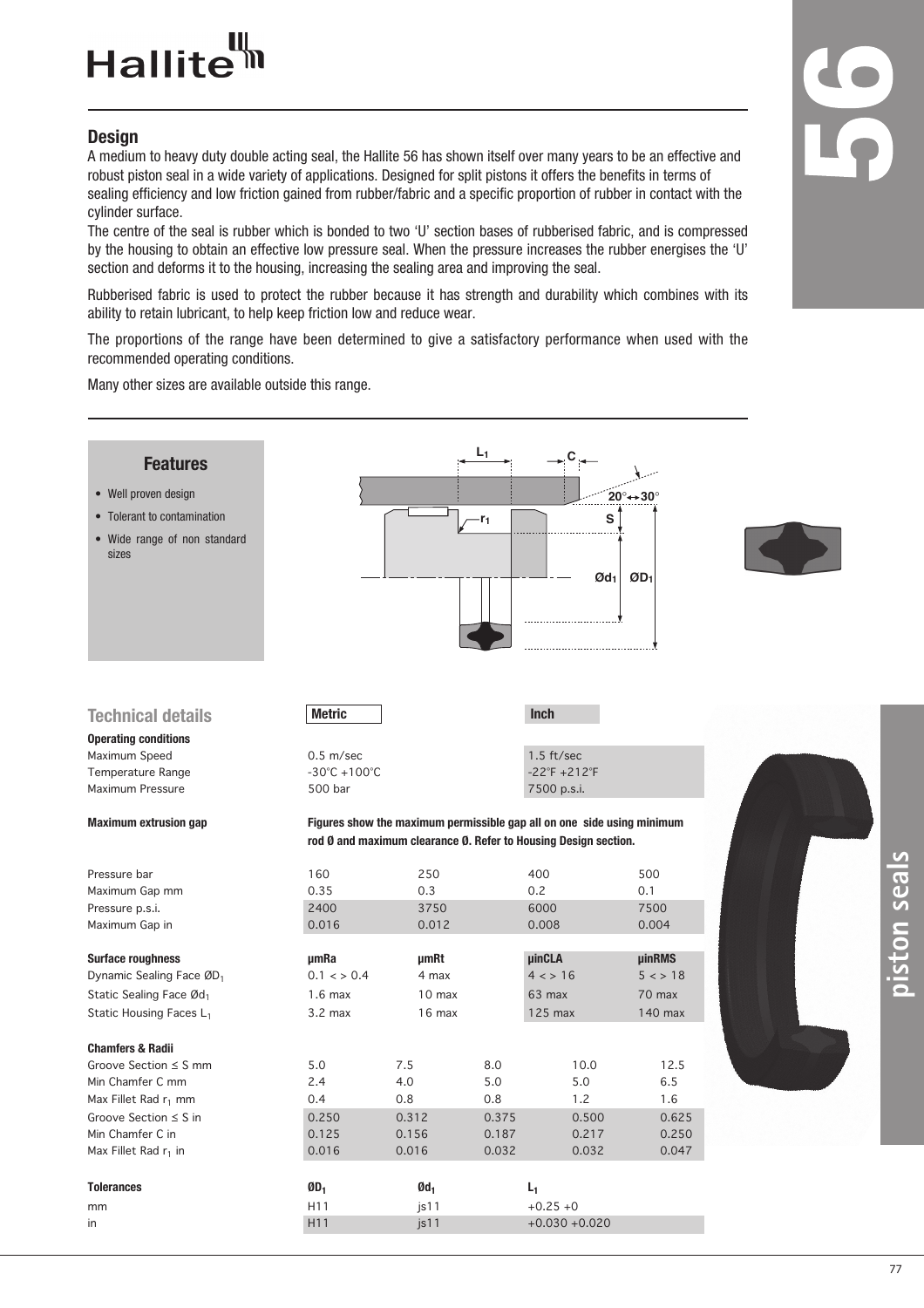## Hallite<sup>th</sup>



| $\mathbf{0}\mathbf{D}_1$ | <b>TOL</b> | $Qd_1$ | <b>TOL</b> | $L_1$      | <b>PART</b> | $\mathbf{0}\mathbf{D}_1$ | <b>TOL</b> | $Qd_1$ | <b>TOL</b> | $L_1$      | <b>PART</b> |
|--------------------------|------------|--------|------------|------------|-------------|--------------------------|------------|--------|------------|------------|-------------|
|                          | <b>H11</b> |        | js11       | $+0.25 -0$ | No.         |                          | <b>H11</b> |        | js11       | $+0.25 -0$ | No.         |
| 30                       | $+0.13$    | $20\,$ | $+0.07$    | 12.5       | 0200540     | 160                      | $+0.25$    | 135    | $+0.13$    | 32.0       | 0080440     |
|                          | $+0.00$    |        | $-0.07$    |            |             |                          | $+0.00$    |        | $-0.13$    |            |             |
| 40                       | $+0.16$    | 25     | $+0.07$    | 19.0       | 0472840     | 170                      | $+0.25$    | 150    | $+0.13$    | 25.0       | 0303340     |
|                          | $+0.00$    |        | $-0.07$    |            |             |                          | $+0.00$    |        | $-0.13$    |            |             |
| 50                       | $+0.16$    | 35     | $+0.08$    | 19.0       | 0474640     | 180                      | $+0.25$    | 160    | $+0.13$    | 25.0       | 1283140     |
|                          | $+0.00$    |        | $-0.08$    |            |             |                          | $+0.00$    |        | $-0.13$    |            |             |
| 55                       | $+0.19$    | 40     | $+0.08$    | 19.0       | 0475040     | 190                      | $+0.29$    | 160    | $+0.13$    | 38.0       | 0838440     |
|                          | $+0.00$    |        | $-0.08$    |            |             |                          | $+0.00$    |        | $-0.13$    |            |             |
| 60                       | $+0.19$    | 40     | $+0.08$    | 25.0       | 0282040     | 200                      | $+0.29$    | 170    | $+0.13$    | 38.0       | 0087140     |
|                          | $+0.00$    |        | $-0.08$    |            |             |                          | $+0.00$    |        | $-0.13$    |            |             |
| 60                       | $+0.19$    | 45     | $+0.08$    | 19.0       | 0979440     | 220                      | $+0.29$    | 190    | $+0.15$    | 38.0       | 0087340     |
|                          | $+0.00$    |        | $-0.08$    |            |             |                          | $+0.00$    |        | $-0.15$    |            |             |
| 63                       | $+0.19$    | 43     | $+0.08$    | 25.0       | 0646740     | 230                      | $+0.29$    | 200    | $+0.15$    | 38.0       | 2010040     |
|                          | $+0.00$    |        | $-0.08$    |            |             |                          | $+0.00$    |        | $-0.15$    |            |             |
| 65                       | $+0.19$    | 50     | $+0.08$    | 19.0       | 0383840     | 240                      | $+0.29$    | 210    | $+0.15$    | 38.0       | 0094340     |
|                          | $+0.00$    |        | $-0.08$    |            |             |                          | $+0.00$    |        | $-0.15$    |            |             |
| 70                       | $+0.19$    | 50     | $+0.08$    | 25.0       | 0294640     | 250                      | $+0.29$    | 220    | $+0.15$    | 38.0       | 1056340     |
|                          | $+0.00$    |        | $-0.08$    |            |             |                          | $+0.00$    |        | $-0.15$    |            |             |
| 75                       | $+0.19$    | 55     | $+0.10$    | 25.0       | 0818640     | 260                      | $+0.32$    | 230    | $+0.15$    | 38.0       | 0094540     |
|                          | $+0.00$    |        | $-0.10$    |            |             |                          | $+0.00$    |        | $-0.15$    |            |             |
| 80                       | $+0.19$    | 60     | $+0.10$    | 25.0       | 0294940     | 300                      | $+0.32$    | 270    | $+0.16$    | 38.0       | 0094840     |
|                          | $+0.00$    |        | $-0.10$    |            |             |                          | $+0.00$    |        | $-0.16$    |            |             |
| 85                       | $+0.22$    | 65     | $+0.10$    | 25.0       | 0388640     | 330                      | $+0.36$    | 300    | $+0.16$    | 38.0       | 0095040     |
|                          | $+0.00$    |        | $-0.10$    |            |             |                          | $+0.00$    |        | $-0.16$    |            |             |
| 90                       | $+0.22$    | 70     | $+0.10$    | 25.0       | 0296040     | 360                      | $+0.36$    | 320    | $+0.18$    | 45.0       | 1054040     |
|                          | $+0.00$    |        | $-0.10$    |            |             |                          | $+0.00$    |        | $-0.18$    |            |             |
| 100                      | $+0.22$    | 80     | $+0.10$    | 25.0       | 0295140     | 400                      | $+0.36$    | 360    | $+0.18$    | 45.0       | 1054340     |
|                          | $+0.00$    |        | $-0.10$    |            |             |                          | $+0.00$    |        | $-0.18$    |            |             |
| 110                      | $+0.22$    | 90     | $+0.11$    | 25.0       | 0712440     | 420                      | $+0.40$    | 380    | $+0.20$    | 45.0       | 0095140     |
|                          | $+0.00$    |        | $-0.11$    |            |             |                          | $+0.00$    |        | $-0.20$    |            |             |
| 120                      | $+0.22$    | 100    | $+0.11$    | 25.0       | 0296140     | 460                      | $+0.40$    | 420    | $+0.20$    | 45.0       | 0095340     |
|                          | $+0.00$    |        | $-0.11$    |            |             |                          | $+0.00$    |        | $-0.20$    |            |             |
| 125                      | $+0.25$    | 100    | $+0.11$    | 19.0       | 1007440     | 480                      | $+0.40$    | 440    | $+0.20$    | 45.0       | 0095440     |
|                          | $+0.00$    |        | $-0.11$    |            |             |                          | $+0.00$    |        | $-0.20$    |            |             |
| 125                      | $+0.25$    | 100    | $+0.11$    | 32.0       | 0418640     | 500                      | $+0.40$    | 460    | $+0.20$    | 45.0       | 0134740     |
|                          | $+0.00$    |        | $-0.11$    |            |             |                          | $+0.00$    |        | $-0.20$    |            |             |
| 140                      | $+0.25$    | 120    | $+0.11$    | 25.0       | 0250540     | 540                      | $+0.44$    | 500    | $+0.20$    | 45.0       | 2018240     |
|                          | $+0.00$    |        | $-0.11$    |            |             |                          | $+0.00$    |        | $-0.20$    |            |             |
| 150                      | $+0.25$    | 120    | $+0.11$    | 38.0       | 1289540     | 580                      | $+0.44$    | 540    | $+0.22$    | 50.0       | 2020940     |
|                          | $+0.00$    |        | $-0.11$    |            |             |                          | $+0.00$    |        | $-0.22$    |            |             |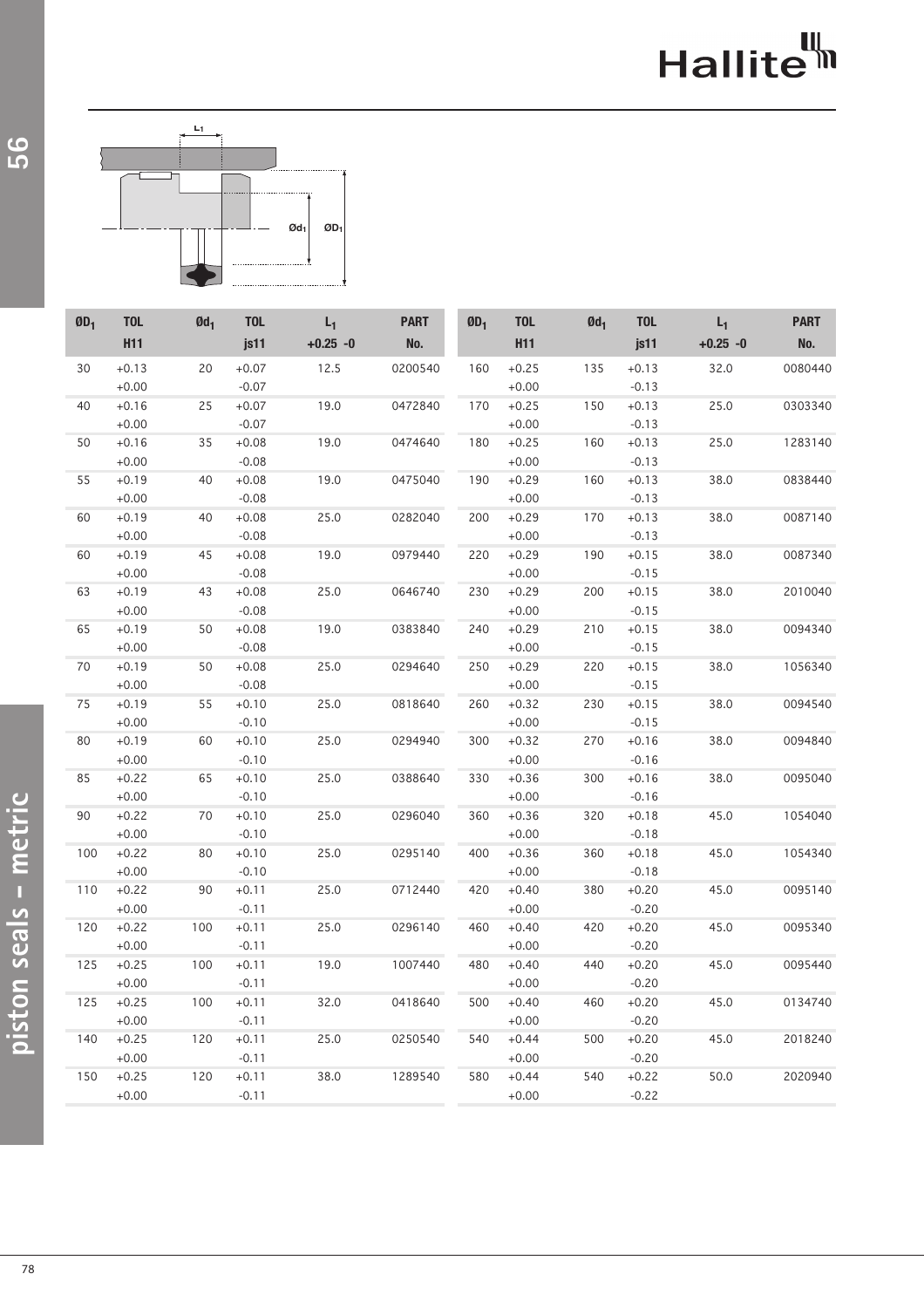# Hallite<sup>th</sup>



| $ØD_1$ | <b>TOL</b>           | $Qd_1$ | <b>TOL</b>           | $L_1$           | <b>PART</b> | ØD <sub>1</sub> | <b>TOL</b>           | $Qd_1$ | <b>TOL</b>           | $L_1$            | <b>PART</b> |
|--------|----------------------|--------|----------------------|-----------------|-------------|-----------------|----------------------|--------|----------------------|------------------|-------------|
|        | <b>H11</b>           |        | js11                 | $+0.030 +0.020$ | No.         |                 | <b>H11</b>           |        | js11                 | $+0.030 + 0.020$ | No.         |
| 1.250  | $+0.006$<br>$+0.000$ | 0.750  | $+0.003$<br>$-0.003$ | 0.625           | 0403740     | 7.000           | $+0.010$<br>$+0.000$ | 6.000  | $+0.005$<br>$-0.005$ | 1.250            | 1188840     |
| 1.500  | $+0.006$             | 1.000  | $+0.003$             | 0.625           | 0422440     | 7.250           | $+0.011$             | 6.000  | $+0.005$             | 1.625            | 0424140     |
|        | $+0.000$             |        | $-0.003$             |                 |             |                 | $+0.000$             |        | $-0.005$             |                  |             |
| 1.750  | $+0.006$             | 1.125  | $+0.003$             | 0.750           | 0778240     | 7.500           | $+0.011$             | 6.250  | $+0.005$             | 1.625            | 1255240     |
|        | $+0.000$             |        | $-0.003$             |                 |             |                 | $+0.000$             |        | $-0.005$             |                  |             |
| 2.000  | $+0.007$             | 1.375  | $+0.003$             | 0.750           | 0778440     | 8.000           | $+0.011$             | 6.750  | $+0.005$             | 1.625            | 0426540     |
|        | $+0.000$             |        | $-0.003$             |                 |             |                 | $+0.000$             |        | $-0.005$             |                  |             |
| 2.250  | $+0.007$             | 1.625  | $+0.003$             | 0.750           | 1432640     | 8.000           | $+0.011$             | 7.000  | $+0.005$             | 1.000            | 0224340     |
|        | $+0.000$             |        | $-0.003$             |                 |             |                 | $+0.000$             |        | $-0.005$             |                  |             |
| 2.375  | $+0.007$             | 1.750  | $+0.003$             | 0.750           | 0939840     | 8.250           | $+0.011$             | 7.000  | $+0.005$             | 1.625            | 1219240     |
|        | $+0.000$             |        | $-0.003$             |                 |             |                 | $+0.000$             |        | $-0.005$             |                  |             |
| 2.500  | $+0.007$             | 1.875  | $+0.003$             | 0.750           | 0867240     | 8.500           | $+0.011$             | 7.250  | $+0.005$             | 1.625            | 1286440     |
|        | $+0.000$             |        | $-0.003$             |                 |             |                 | $+0.000$             |        | $-0.005$             |                  |             |
| 2.750  | $+0.007$             | 2.000  | $+0.004$             | 0.937           | 1369140     | 9.000           | $+0.011$             | 7.750  | $+0.006$             | 1.625            | 1266640     |
|        | $+0.000$             |        | $-0.004$             |                 |             |                 | $+0.000$             |        | $-0.006$             |                  |             |
| 2.875  | $+0.007$             | 2.125  | $+0.004$             | 0.937           | 0779640     | 9.250           | $+0.011$             | 8.000  | $+0.006$             | 1.625            | 0455740     |
|        | $+0.000$             |        | $-0.004$             |                 |             |                 | $+0.000$             |        | $-0.006$             |                  |             |
| 3.000  | $+0.007$             | 2.250  | $+0.004$             | 0.937           | 1098440     | 9.500           | $+0.011$             | 8.250  | $+0.006$             | 1.625            | 1332240     |
|        | $+0.000$             |        | $-0.004$             |                 |             |                 | $+0.000$             |        | $-0.006$             |                  |             |
| 3.250  | $+0.009$             | 2.500  | $+0.004$             | 0.937           | 0782440     | 9.750           | $+0.011$             | 8.500  | $+0.006$             | 1.625            | 1332340     |
|        | $+0.000$             |        | $-0.004$             |                 |             |                 | $+0.000$             |        | $-0.006$             |                  |             |
| 3.500  | $+0.009$             | 2.750  | $+0.004$             | 0.937           | 0437840     | 10.000          | $+0.013$             | 8.750  | $+0.006$             | 1.625            | 0436140     |
|        | $+0.000$             |        | $-0.004$             |                 |             |                 | $+0.000$             |        | $-0.006$             |                  |             |
| 3.750  | $+0.009$             | 3.000  | $+0.004$             | 0.937           | 0410540     | 10.500          | $+0.013$             | 9.250  | $+0.006$             | 1.625            | 1331940     |
|        | $+0.000$             |        | $-0.004$             |                 |             |                 | $+0.000$             |        | $-0.006$             |                  |             |
| 4.000  | $+0.009$             | 3.250  | $+0.004$             | 0.719           | 6504740     | 10.750          | $+0.013$             | 9.500  | $+0.006$             | 1.625            | 1320440     |
|        | $+0.000$             |        | $-0.004$             |                 |             |                 | $+0.000$             |        | $-0.006$             |                  |             |
| 4.000  | $+0.009$             | 3.250  | $+0.004$             | 0.937           | 1407740     | 11.000          | $+0.013$             | 9.750  | $+0.006$             | 1.625            | 0433940     |
|        | $+0.000$             |        | $-0.004$             |                 |             |                 | $+0.000$             |        | $-0.006$             |                  |             |
| 4.250  | $+0.009$             | 3.500  | $+0.004$             | 0.937           | 1128840     | 11.500          | $+0.013$             | 10.250 | $+0.006$             | 1.625            | 1331640     |
|        | $+0.000$             |        | $-0.004$             |                 |             |                 | $+0.000$             |        | $-0.006$             |                  |             |
| 4.500  | $+0.009$             | 3.500  | $+0.004$             | 1.250           | 0448840     |                 | 12.000 +0.013        | 10.750 | $+0.006$             | 1.625            | 1331440     |
|        | $+0.000$             |        | $-0.004$             |                 |             |                 | $+0.000$             |        | $-0.006$             |                  |             |
| 4.625  | $+0.009$             | 3.625  | $+0.004$             | 1.250           | 0449040     |                 | 13.250 +0.013        | 12.000 | $+0.006$             | 1.625            | 1329140     |
|        | $+0.000$             |        | $-0.004$             |                 |             |                 | $+0.000$             |        | $-0.006$             |                  |             |
| 4.750  | $+0.010$             | 3.750  | $+0.004$             | 1.250           | 1007040     |                 | 14.500 +0.013        | 13.000 | $+0.006$             | 1.500            | 0270940     |
|        | $+0.000$             |        | $-0.004$             |                 |             |                 | $+0.000$             |        | $-0.006$             |                  |             |
| 5.000  | $+0.010$             | 4.000  | $+0.004$             | 1.250           | 0443040     |                 | 15.000 +0.013        | 13.750 | $+0.007$             | 1.500            | 0787040     |
|        | $+0.000$             |        | $-0.004$             |                 |             |                 | $+0.000$             |        | $-0.007$             |                  |             |
| 5.250  | $+0.010$             | 4.250  | $+0.004$             | 1.250           | 0892240     | 16.000 +0.016   |                      | 14.750 | $+0.007$             | 1.800            | 2117440     |
|        | $+0.000$             |        | $-0.004$             |                 |             |                 | $+0.000$             |        | $-0.007$             |                  |             |
| 5.500  | $+0.010$             | 4.500  | $+0.004$             | 1.250           | 0133240     | 19.500 +0.016   |                      | 18.000 | $+0.008$             | 2.500            | 2108240     |
|        | $+0.000$             |        | $-0.004$             |                 |             |                 | $+0.000$             |        | $-0.008$             |                  |             |
| 6.000  | $+0.010$             | 5.000  | $+0.005$             | 1.250           | 1367040     |                 | 20.000 +0.017        | 18.500 | $+0.009$             | 1.750            | 2111240     |
|        | $+0.000$             |        | $-0.005$             |                 |             |                 | $+0.000$             |        | $-0.009$             |                  |             |
| 6.500  | $+0.010$             | 5.500  | $+0.005$             | 1.250           | 1164140     |                 |                      |        |                      |                  |             |
|        | $+0.000$             |        | $-0.005$             |                 |             |                 |                      |        |                      |                  |             |

56